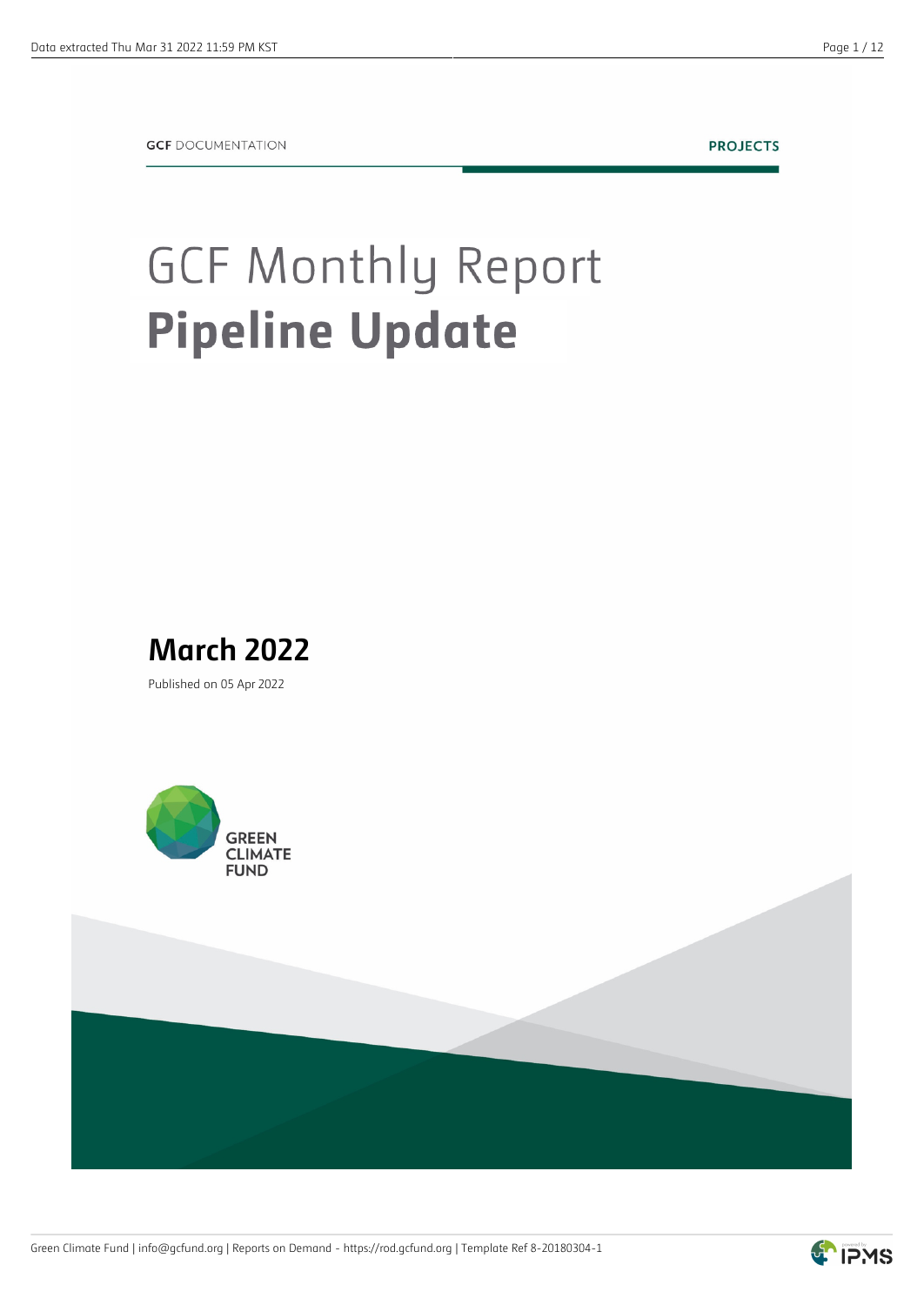## **Overall Pipeline**

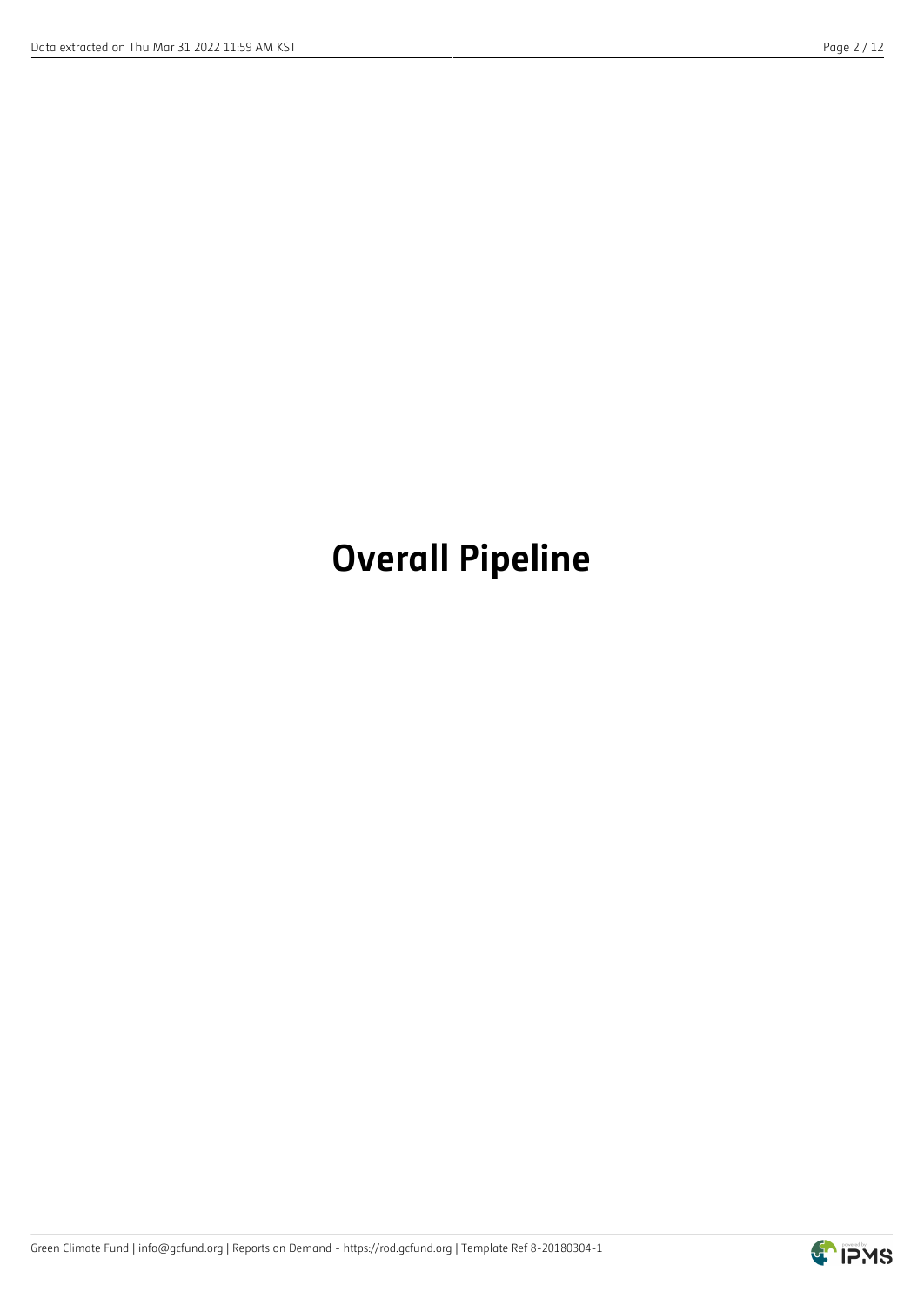| 1 Thu Mar 31 2022 11:59 AM KST<br>Data extracted on Thu | Paae |
|---------------------------------------------------------|------|
|---------------------------------------------------------|------|

| 1. Breakdown of Overall Projects by Division |                   |
|----------------------------------------------|-------------------|
| a) DMA (Public Sector)                       | $\triangle$ 6.296 |
| b) PSF (Private Sector)                      | $\triangle$ 2 145 |
| <b>Total</b>                                 | 441               |

| 2. Breakdown of Overall Project Values By Division | <b>GCF</b>            | <b>Co-Financing</b>                                            | <b>Total</b>             |
|----------------------------------------------------|-----------------------|----------------------------------------------------------------|--------------------------|
| a) DMA (Public Sector)                             |                       | ▲ \$118.0M \$11,487M ▲ \$185.3M \$14,604M ▲ \$303.3M \$26,091M |                          |
| b) PSF (Private Sector)                            |                       | A \$127.9M \$11,333M A \$284.7M \$38,671M A \$412.5M \$50,004M |                          |
| <b>Total</b>                                       | \$22,820M             | \$53,274M                                                      | \$76,094M                |
|                                                    |                       |                                                                |                          |
| 3. Breakdown of Overall Project Values by Region   | <b>GCF</b>            | <b>Co-Financing</b>                                            | <b>Total</b>             |
| a) Africa                                          |                       | ▲ \$228.1M \$9,943M ▲ \$410.8M \$16,557M ▲ \$638.9M \$26,500M  |                          |
| b) Asia-Pacific                                    |                       | ▲ \$70.6M \$7,718M ▲ \$111.9M \$25,165M ▲ \$182.5M \$32,882M   |                          |
| c) Latin America and the Caribbean                 | ▼ \$42.6M \$3,979M    | $\sqrt{534.1M}$ \$8,526M                                       | ▼ \$76.7M \$12,505M      |
| d) Eastern Europe                                  | $\sqrt{56.1M}$ \$481M | $\sqrt{512.1M}$ \$1,251M                                       | $\sqrt{518.1M}$ \$1,732M |
| e) Unidentified                                    | ▼ \$4.2M \$699M       | $\sqrt{56.5M}$ \$1,776M                                        | $\sqrt{510.8M}$ \$2,475M |
| <b>Total</b>                                       | \$22,820M             | \$53,274M                                                      | \$76,094M                |
|                                                    |                       |                                                                |                          |

| 4. Breakdown of Overall Project Numbers by Theme |                   |
|--------------------------------------------------|-------------------|
| a) Adaptation                                    | $\triangle$ 4 139 |
| b) Mitigation                                    | ▲278              |
| $c)$ Cross-cutting                               | $\triangle$ 224   |
| d) Unidentified                                  | $\overline{0}$    |
| <b>Total</b>                                     | 441               |

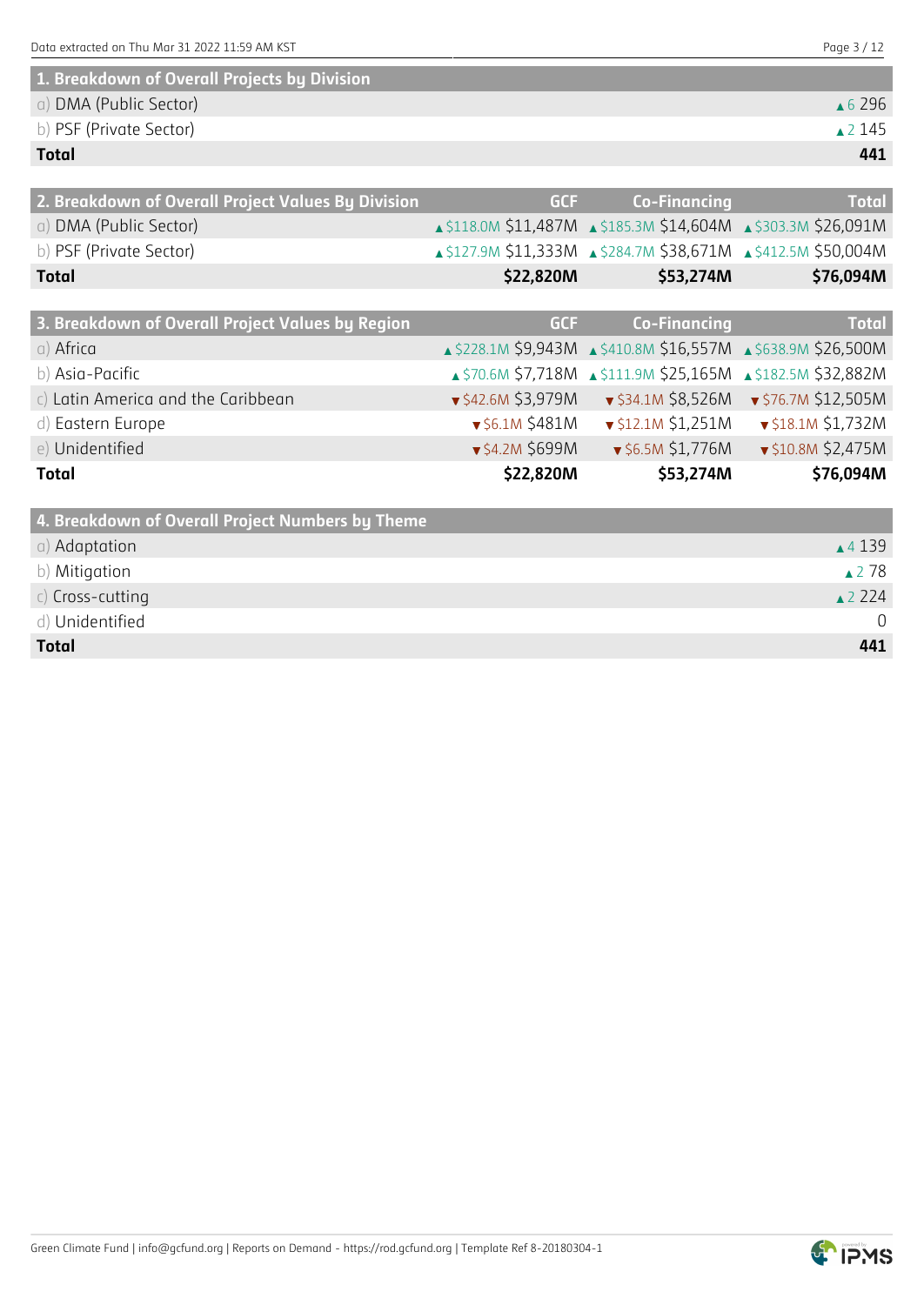| 5. Breakdown of Overall Project Values by Theme                      | <b>GCF</b> | <b>Co-Financing</b>                                              | <b>Total</b>      |
|----------------------------------------------------------------------|------------|------------------------------------------------------------------|-------------------|
| a) Adaptation                                                        |            | 11,250M \$4,575M \$219.6M \$6,676M \$338.7M \$11,250M            |                   |
| b) Mitigation                                                        |            | ▲ \$1.2M \$6,017M <b>4 \$20.5M \$15,553M 4 \$21.8M \$21,570M</b> |                   |
| $c)$ Cross-cutting                                                   |            | ▲ \$125.5M \$12,228M ▲ \$229.8M \$31,045M ▲ \$355.3M \$43,273M   |                   |
| d) Unidentified                                                      |            |                                                                  |                   |
| <b>Total</b>                                                         | \$22,820M  | \$53,274M                                                        | \$76,094M         |
|                                                                      |            |                                                                  |                   |
| 6. Breakdown of Overall Project Numbers by Approval Process Modality |            |                                                                  |                   |
| a) Proposal Approval Process                                         |            |                                                                  | ▲ 6 3 3 9         |
| b) Simplified Approval Process                                       |            |                                                                  | $\triangle$ 2 102 |
| <b>Total</b>                                                         |            |                                                                  | 441               |
|                                                                      |            |                                                                  |                   |

|           | Co-Financing     | <b>Total</b>                                                                                    |
|-----------|------------------|-------------------------------------------------------------------------------------------------|
|           |                  |                                                                                                 |
|           |                  | $\triangle$ \$22.8M \$1,491M                                                                    |
| \$22,820M | \$53,274M        | \$76,094M                                                                                       |
|           | ▲ \$19.3M \$934M | <b>GCF</b><br>A \$226.6M \$21,886M A \$466.4M \$52,718M A \$693.0M \$74,604M<br>▲ \$3.6M \$557M |

| 8. Breakdown of Overall Project Numbers by RFP |                  |
|------------------------------------------------|------------------|
| a) MSME                                        | 22               |
| b) EDA                                         | $\triangle$ 1 12 |
| c) MFS                                         | 26               |
| d) REDD+ RBP                                   | $\triangle$ 14   |
| <b>Total</b>                                   | 64               |

| 9. Breakdown of Overall Project Values by RFP | <b>GCF</b>       | <b>Co-Financing</b>       | <b>Total</b>                                                           |
|-----------------------------------------------|------------------|---------------------------|------------------------------------------------------------------------|
| a) MSME                                       |                  |                           | $\sqrt{54.7M}$ \$649M $\sqrt{56.8M}$ \$2,583M $\sqrt{511.5M}$ \$3,231M |
| b) EDA                                        | ▲ \$20.0M \$249M | $\triangle$ \$13.2M \$31M | ▲ \$33.2M \$280M                                                       |
| $c)$ MFS                                      | \$2,539M         | \$7,479M                  | \$10,018M                                                              |
| $d)$ REDD+ RBP                                | \$0M             | \$0M                      | \$0M                                                                   |
| <b>Total</b>                                  | \$3,436M         | \$10,092M                 | \$13,529M                                                              |

**Note:** Due to rounding, numbers presented throughout this report may not add up precisely to the totals indicated and percentages may not precisely reflect the absolute figures for the same reason.

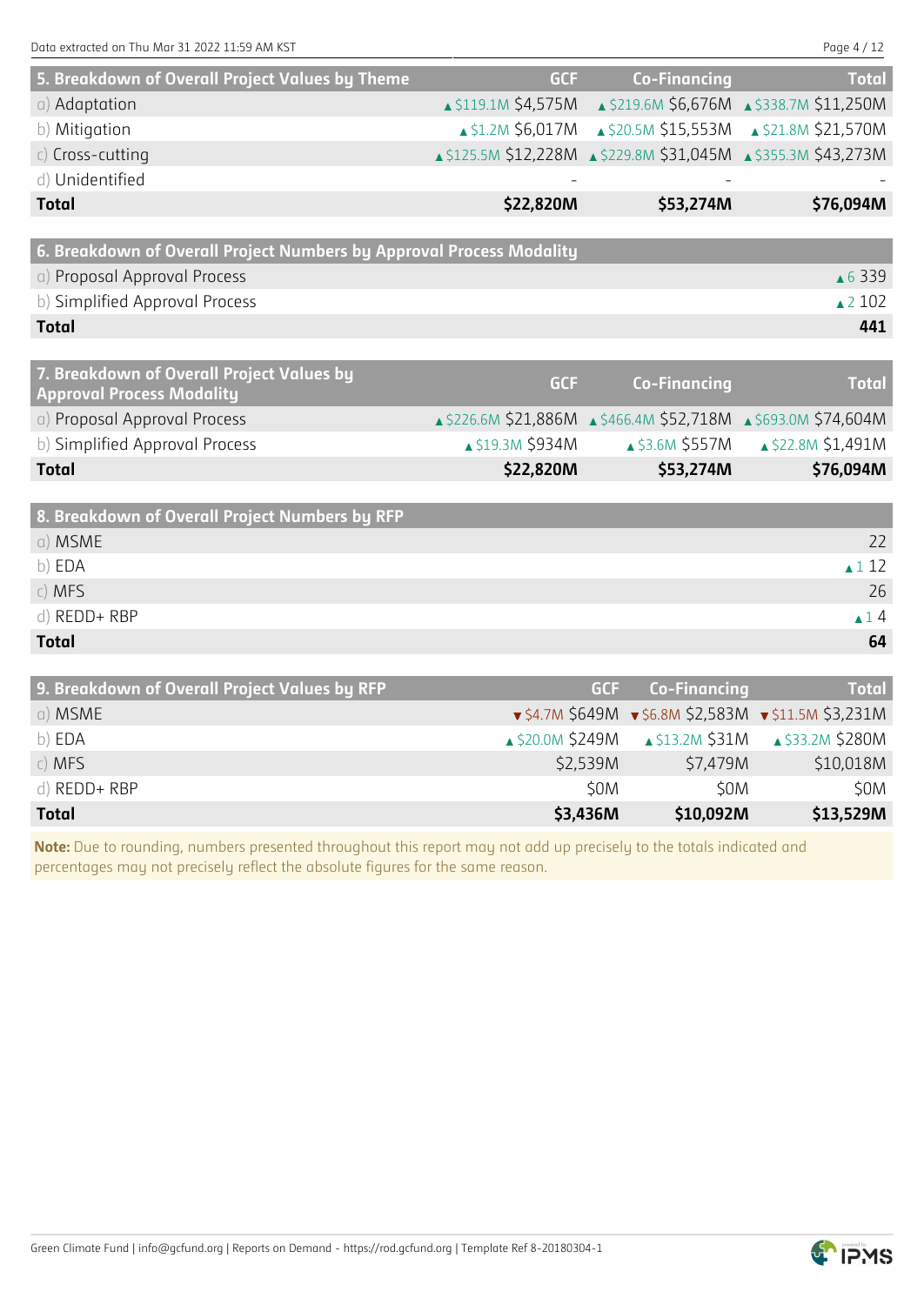## **Funding Proposals**

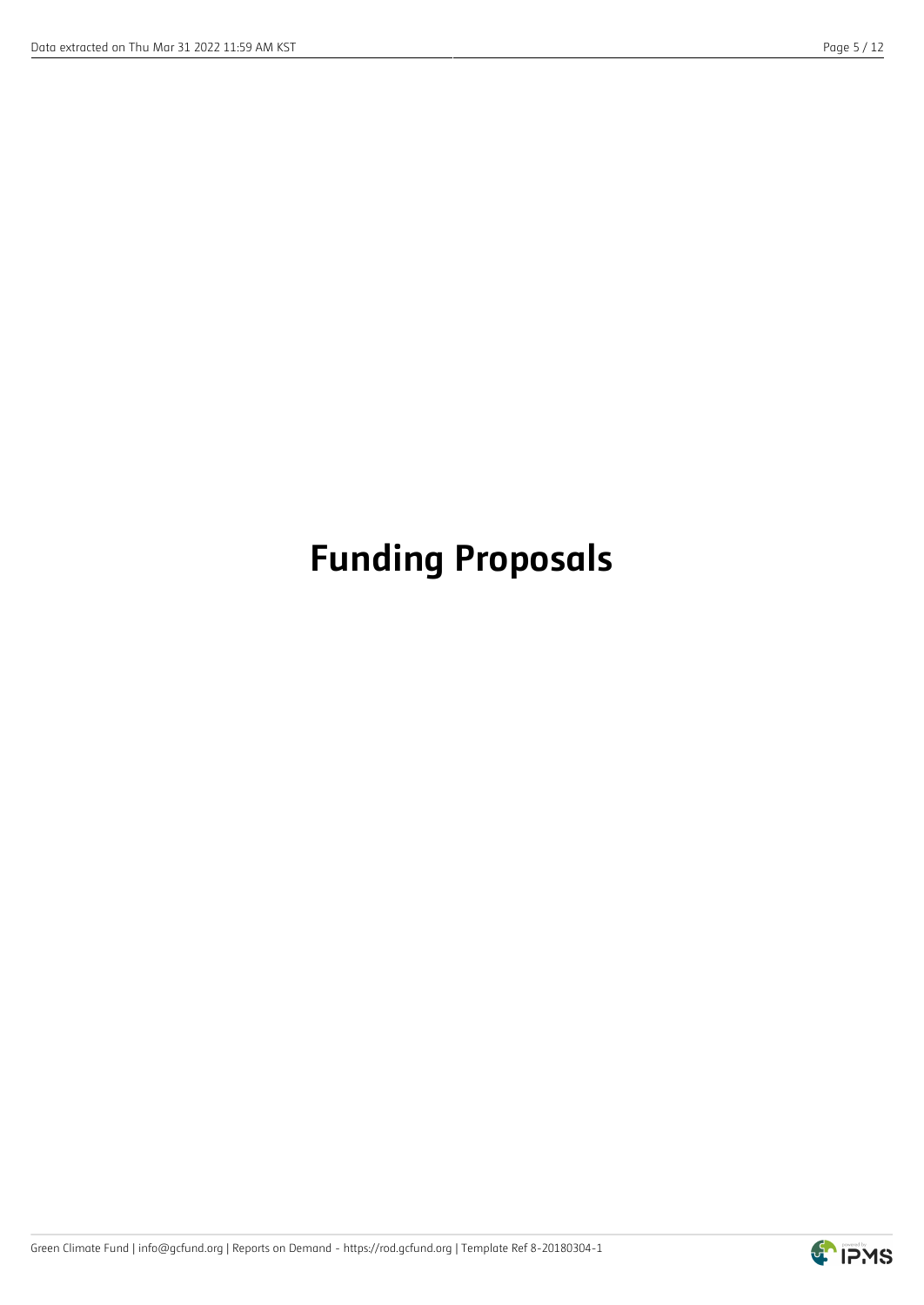| 10. Breakdown of Funding Proposal Projects by Division |                           |
|--------------------------------------------------------|---------------------------|
| a) DMA (Public Sector)                                 | $\blacktriangledown$ 1 51 |
| b) PSF (Private Sector)                                | $\triangle$ 229           |
| <b>Total</b>                                           | 80                        |

| 11. Breakdown of Funding Proposal Values By<br><b>Division</b> | GCF      | <b>Co-Financing</b>                                       | <b>Total</b>                                                     |
|----------------------------------------------------------------|----------|-----------------------------------------------------------|------------------------------------------------------------------|
| a) DMA (Public Sector)                                         |          | $\sqrt{5180.6M}$ \$2,585M $\rightarrow$ \$110.3M \$4,344M | ▼ \$70.3M \$6,929M                                               |
| b) PSF (Private Sector)                                        |          |                                                           | ▲ \$255.8M \$2,388M ▲ \$1,061.8M \$9,815M ▲ \$1,317.7M \$12,203M |
| <b>Total</b>                                                   | \$4,972M | \$14,160M                                                 | \$19,132M                                                        |

| 12. Breakdown of Funding Proposal Project Values by<br><b>Region</b> | <b>GCF</b>            | <b>Co-Financing</b>                                                                  | <b>Total</b>    |
|----------------------------------------------------------------------|-----------------------|--------------------------------------------------------------------------------------|-----------------|
| a) Africa                                                            |                       | $\sqrt{548.6M}$ \$1,631M $\triangle$ \$395.0M \$4,088M $\triangle$ \$346.5M \$5,719M |                 |
| b) Asia-Pacific                                                      |                       | 186.4M \$1,732M 4 \$627.7M \$6,015M 4 \$814.1M \$7,748M                              |                 |
| c) Latin America and the Caribbean                                   |                       | $\sqrt{561.6M}$ \$1,302M $\triangle$ \$149.9M \$3,172M $\triangle$ \$88.3M \$4,475M  |                 |
| d) Eastern Europe                                                    | $\sqrt{51.0M}$ \$252M | $\bullet$ \$0.5M \$684M                                                              | ▼ \$1.5M \$936M |
| e) Unidentified                                                      | \$55M                 | \$200M                                                                               | \$255M          |
| <b>Total</b>                                                         | \$4,972M              | \$14,160M                                                                            | \$19,132M       |

**Note:** In case of the multi-country projects, the breakdown is based on the simple attribution according to the number of countries marked in each proposal, unless the % of each country allocation is provided by accredited entities.

| 13. Breakdown of Funding Proposal Project Numbers by Theme |                  |
|------------------------------------------------------------|------------------|
| a) Adaptation                                              | $\triangle$ 1 20 |
| b) Mitigation                                              | 22               |
| $c)$ Cross-cutting                                         | 38               |
| d) Unidentified                                            | $\Omega$         |
| <b>Total</b>                                               | 80               |

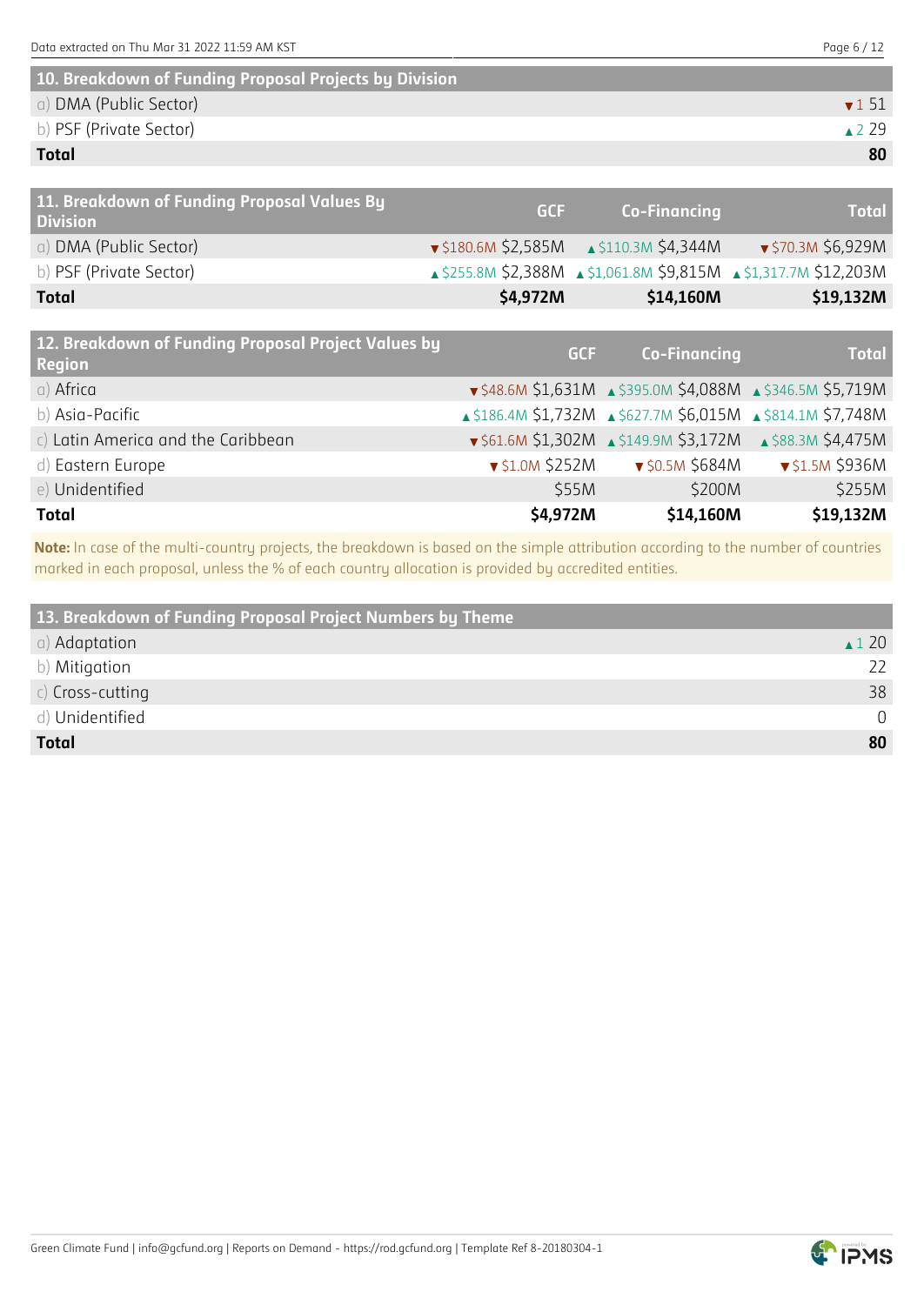**Note:** A mitigation and adaptation breakdown of cross-cutting funding proposals is not available in the pipeline stage owing to insufficient information available in the current funding proposal template. The Secretariat will address this issue once the funding proposal template has been revised, probably after the twenty-second meeting of the Board.

| 15. Breakdown of Funding Proposal Project Numbers by Approval Process Modality   |            |                     |                 |
|----------------------------------------------------------------------------------|------------|---------------------|-----------------|
| a) Proposal Approval Process                                                     |            |                     | $\triangle$ 168 |
| b) Simplified Approval Process                                                   |            |                     |                 |
| <b>Total</b>                                                                     |            |                     | 80              |
|                                                                                  |            |                     |                 |
| 16. Breakdown of Funding Proposal Project Values<br>by Approval Process Modality | <b>GCF</b> | <b>Co-Financing</b> | <b>Total</b>    |

| <b>Total</b>                                 | \$4,972M                | \$14,160M                                                                                      | \$19,132M               |
|----------------------------------------------|-------------------------|------------------------------------------------------------------------------------------------|-------------------------|
| b) Simplified Approval Process               | $\bullet$ \$0.4M \$118M | $\blacktriangledown$ \$0.0M \$129M                                                             | $\bullet$ \$0.5M \$247M |
| a) Proposal Approval Process                 |                         | $\triangle$ \$75.7M \$4,854M $\triangle$ \$1,172.2M \$14,031M $\triangle$ \$1,247.9M \$18,885M |                         |
| $\sim$ - Dy opprover rives in the product of |                         |                                                                                                |                         |

| 17. Breakdown of Funding Proposal Project Numbers by RFP |          |
|----------------------------------------------------------|----------|
| a) MSME                                                  | $\Omega$ |
| b) EDA                                                   |          |
| c) MFS                                                   | 8        |
| $d)$ REDD+ RBP                                           |          |
| <b>Total</b>                                             | 10       |

| 18. Breakdown of Funding Proposal Project Values by RFP |                          | <b>GCF Co-Financing</b> | <b>Total</b>      |
|---------------------------------------------------------|--------------------------|-------------------------|-------------------|
| a) MSME                                                 | $\overline{\phantom{m}}$ |                         |                   |
| b) EDA                                                  | \$56M                    | S3M                     | \$58M             |
| $c)$ MFS                                                | \$499M                   |                         | \$1,560M \$2,059M |
| d) REDD+ RBP                                            | $\overline{\phantom{m}}$ |                         |                   |
| <b>Total</b>                                            | \$555M                   | \$1,563M \$2,118M       |                   |

| 19. Breakdown of Funding Proposal Numbers by Stage |                  |
|----------------------------------------------------|------------------|
| a) Stage 4: Funding Proposal                       | 759              |
| b) Stage 5: Secretariat and iTAP Review            | $\triangle$ 3 18 |
| <b>Total</b>                                       |                  |

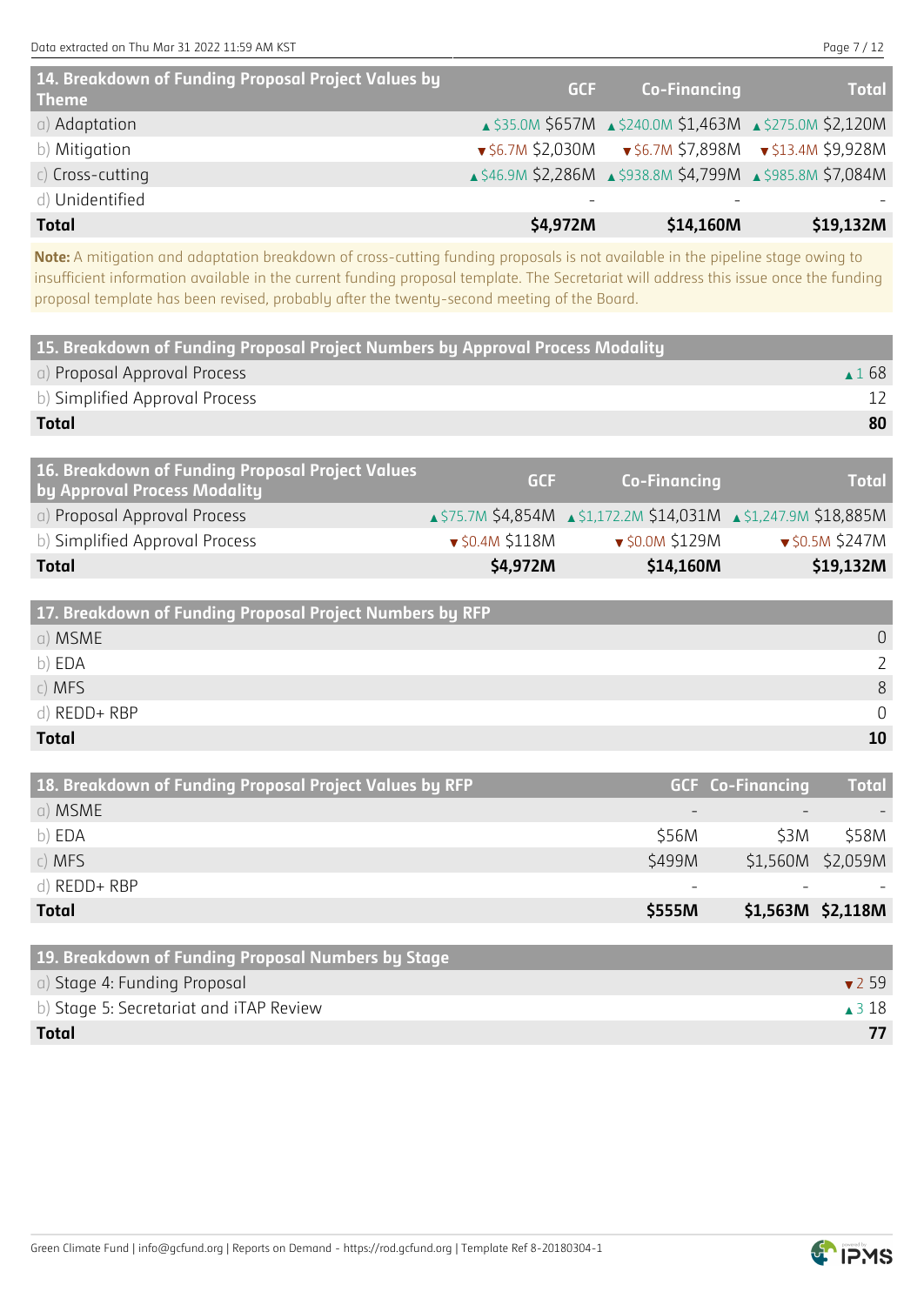Data extracted on Thu Mar 31 2022 11:59 AM KST Page 8 / 12

| 20. Breakdown of Funding Proposal Values by<br><b>Stage</b> | <b>GCF</b> | <b>Co-Financing</b>   | <b>Total</b>                                                                       |
|-------------------------------------------------------------|------------|-----------------------|------------------------------------------------------------------------------------|
| a) Stage 4: Funding Proposal                                |            |                       | $\sqrt{5307.6M}$ \$3,449M $\sqrt{51,133.0M}$ \$7,121M $\sqrt{51,440.5M}$ \$10,570M |
| b) Stage 5: Secretariat and iTAP Review                     |            |                       | ▲ \$382.8M \$1,478M ▲ \$2,305.2M \$7,013M ▲ \$2,687.9M \$8,491M                    |
| Total                                                       | \$4,926M   | \$14,134M             | \$19,061M                                                                          |
|                                                             |            |                       |                                                                                    |
| 21. Breakdown of Funding Proposal Values by                 | C C F L    | <b>Co. Financipes</b> | <b>The Council</b>                                                                 |

| <b>Ext.</b> Bicanaowii of Fallanig Froposal Valacs by<br><b>Financial Instruments</b> | <b>GCF</b>                        | <b>Co-Financing</b>                                           | <b>Total</b>             |
|---------------------------------------------------------------------------------------|-----------------------------------|---------------------------------------------------------------|--------------------------|
| a) Loans                                                                              |                                   | $\sqrt{5121.0M}$ \$1,846M $\triangle$ \$143.6M \$6,467M       | ▲ \$22.7M \$8,313M       |
| b) Equity                                                                             |                                   | ▲ \$185.0M \$807M ▲ \$1,015.0M \$4,967M ▲ \$1,200.0M \$5,773M |                          |
| c) Guarantees                                                                         | $\blacktriangledown$ \$1.1M \$98M | \$139M                                                        | $\sqrt{51.1M}$ \$237M    |
| d) Grants                                                                             | $\triangle$ \$14.4M \$2,035M      | ▲ \$32.3M \$1,059M                                            | ▲ \$46.7M \$3,094M       |
| e) Results-Based Payment                                                              | \$132M                            |                                                               | \$132M                   |
| f) In-kind                                                                            |                                   | ▲ \$18.2M \$99M                                               | ▲ \$18.2M \$99M          |
| q) Undefined                                                                          | $\sqrt{52.2M}$ \$55M              | ▼ \$36.9M \$1,429M                                            | $\sqrt{539.1M}$ \$1,484M |
| <b>Total</b>                                                                          | \$4,972M                          | \$14,160M                                                     | \$19,132M                |

| 22. Breakdown of Funding Proposal Values for SIDs,<br><b>LDCs and Africa</b> | <b>GCF</b> | Co-Financing                                                                         | <b>Total</b> |
|------------------------------------------------------------------------------|------------|--------------------------------------------------------------------------------------|--------------|
| a) SIDS                                                                      |            | <b>A \$5.2M \$382M 4 \$37.0M \$842M 4 \$42.2M \$1,223M</b>                           |              |
| b) LDCs                                                                      |            | $\sqrt{511.9M}$ \$1,247M $\triangle$ \$201.6M \$2,746M $\triangle$ \$189.7M \$3,993M |              |
| $c)$ Africa                                                                  |            | ▼\$48.6M \$1,631M ▲ \$395.0M \$4,088M ▲ \$346.5M \$5,719M                            |              |
| d) SIDS+LDCs+Africa                                                          |            | ▲ \$7.6M \$2,246M ▲ \$519.6M \$5,560M ▲ \$527.1M \$7,807M                            |              |

**Note:** In case of the multi-country projects, the breakdown is based on the simple attribution according to the number of countries marked in each proposal, unless the % of each country allocation is provided by accredited entities.

| 23. Impact potential of Funding Proposal pipeline |                  |
|---------------------------------------------------|------------------|
| a) Total Beneficiaries                            | 239,070,923      |
| b) Female Beneficiaries (%)                       | 12.83 %          |
| c) $tCO2eq$                                       | \$19,549,597,059 |

**Note:** At the pipeline stage, the estimated data of impact potential may be preliminary and expected to be increasing.

| 24. Exchange Rate |                         |
|-------------------|-------------------------|
| a) Euro           | 1.095290                |
| b) EffectiveDate  | Tue Mar 15 2022         |
| c) Source         | United Nations Treasury |

**Note:** Due to rounding, numbers presented throughout this report may not add up precisely to the totals indicated and percentages may not precisely reflect the absolute figures for the same reason.

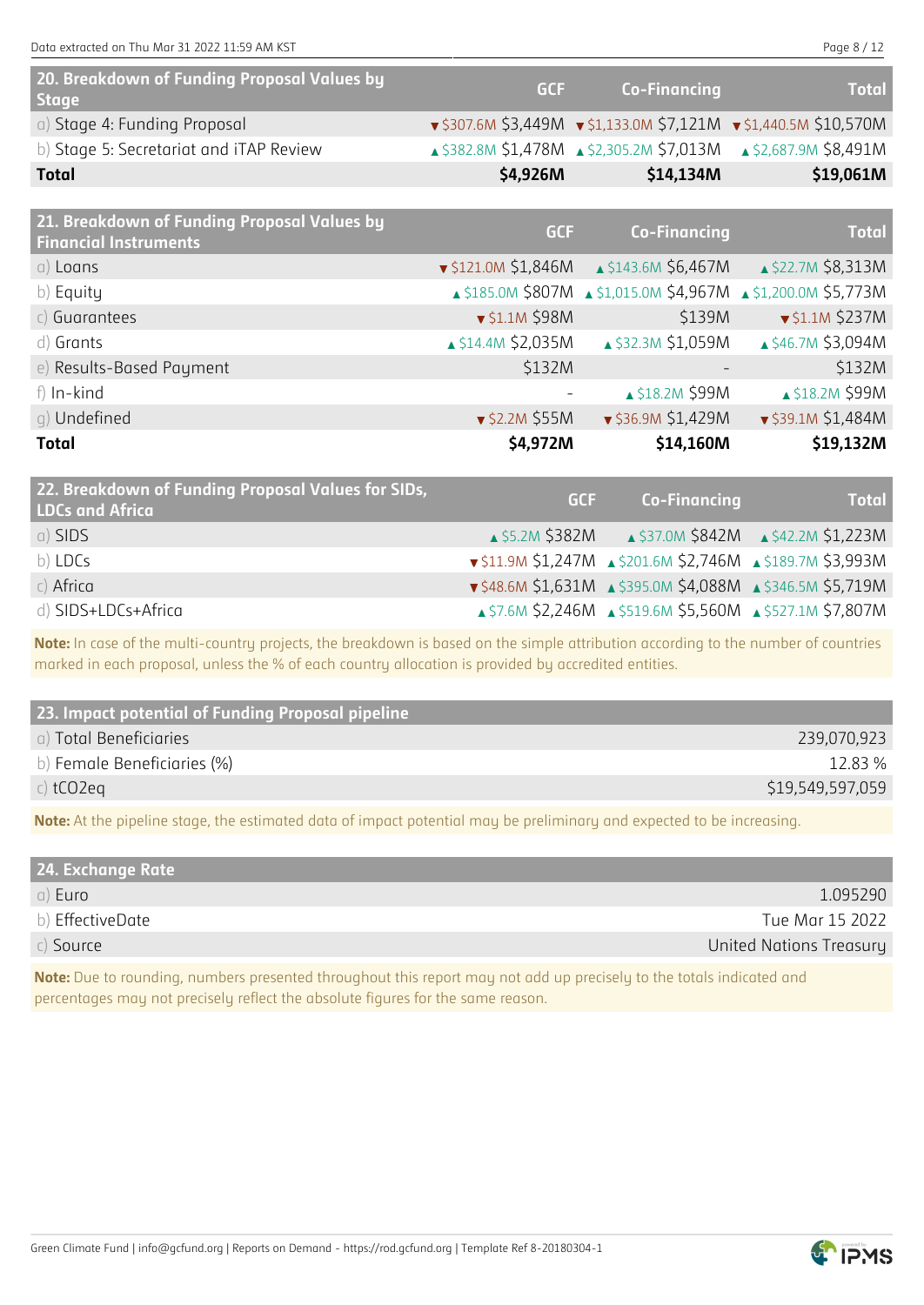## **Concept Notes**

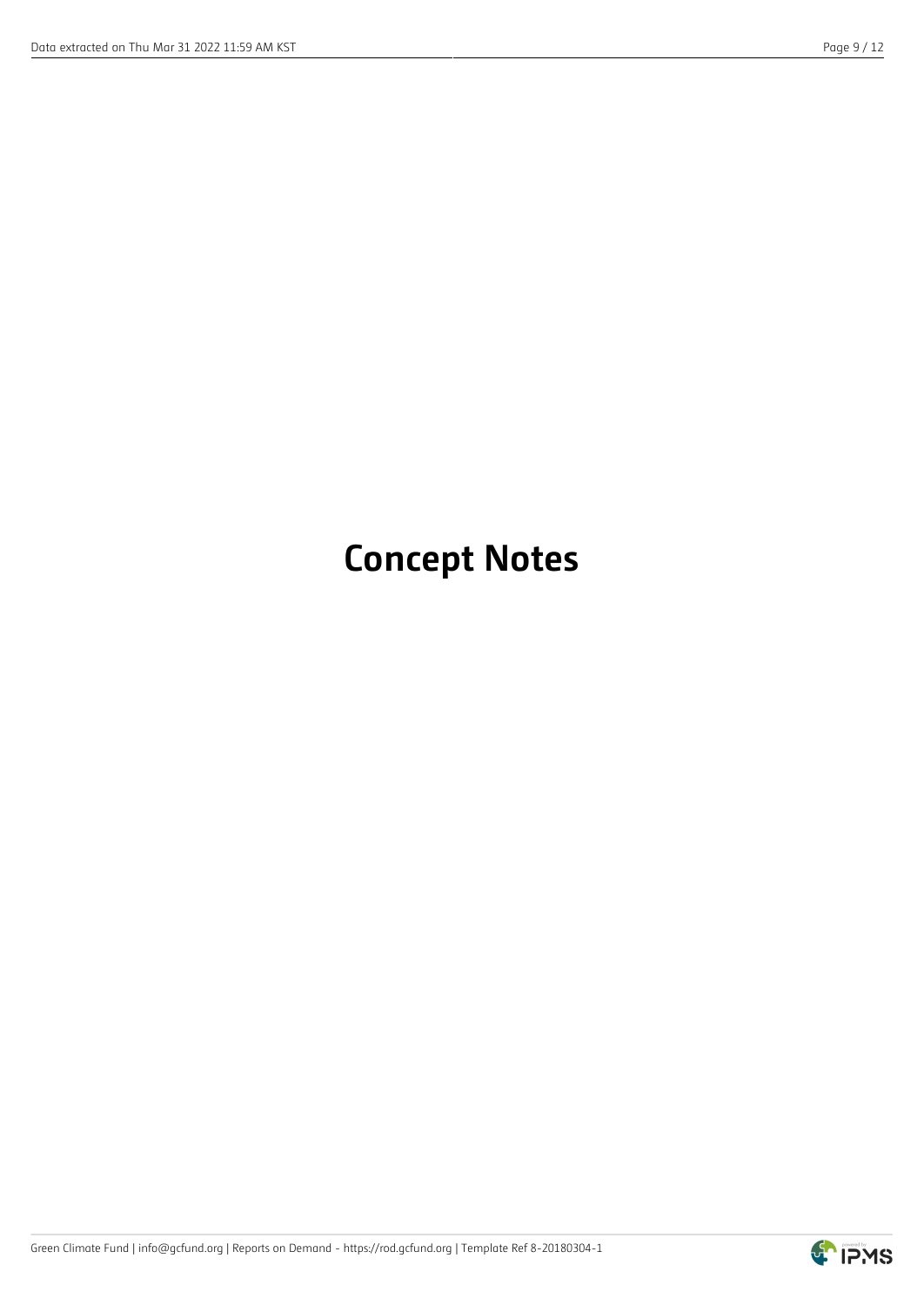| 25. Breakdown of Concept Note Projects by Division |         |
|----------------------------------------------------|---------|
| a) DMA (Public Sector)                             | ▲ 7 245 |
| b) PSF (Private Sector)                            | 116     |
| <b>Total</b>                                       | 361     |

| 26. Breakdown of Concept Note Values By Division                 | <b>GCF</b> | <b>Co-Financing</b>                                           | <b>Total</b> |
|------------------------------------------------------------------|------------|---------------------------------------------------------------|--------------|
| a) DMA (Public Sector)                                           |            | A \$298.6M \$8,902M A \$75.0M \$10,259M A \$373.6M \$19,162M  |              |
| b) PSF (Private Sector)                                          |            | ▼ \$128.0M \$8,945M ▼ \$777.2M \$28,856M ▼ \$905.1M \$37,801M |              |
| <b>Total</b>                                                     | \$17,848M  | \$39,115M                                                     | \$56,962M    |
|                                                                  |            |                                                               |              |
| 27. Breakdown of Concept Note Project Values by<br><b>Region</b> | <b>GCF</b> | <b>Co-Financing</b>                                           | <b>Total</b> |

| <b>Total</b>                       | \$17,848M             | \$39,115M                                                                      | \$56,962M          |
|------------------------------------|-----------------------|--------------------------------------------------------------------------------|--------------------|
| e) Unidentified                    | ▼ \$4.2M \$644M       | $\sqrt{56.5M}$ \$1,576M                                                        | ▼ \$10.8M \$2,220M |
| d) Eastern Europe                  | $\sqrt{55.1M}$ \$229M | $\sqrt{511.5M}$ \$567M                                                         | ▼ \$16.6M \$796M   |
| c) Latin America and the Caribbean |                       |                                                                                |                    |
| b) Asia-Pacific                    |                       | $\sqrt{5115.8M}$ \$5,986M $\sqrt{515.8M}$ \$19,149M $\sqrt{5631.6M}$ \$25,135M |                    |
| a) Africa                          |                       | A \$276.7M \$8,312M A \$15.7M \$12,469M A \$292.4M \$20,781M                   |                    |

**Note:** In case of the multi-country projects, the breakdown is based on the simple attribution according to the number of countries marked in each proposal, unless the % of each country allocation is provided by accredited entities.

| 28. Breakdown of Concept Note Project Values by<br><b>Theme</b> | <b>GCF</b>                   | <b>Co-Financing</b>      | <b>Total</b>                                                 |
|-----------------------------------------------------------------|------------------------------|--------------------------|--------------------------------------------------------------|
| a) Adaptation                                                   | $\triangle$ \$84.1M \$3,918M | $\sqrt{520.4M}$ \$5,213M | ▲ \$63.7M \$9,131M                                           |
| b) Mitigation                                                   | ▲ \$7.9M \$3,987M            | ▲ \$27.2M \$7,655M       | ▲ \$35.1M \$11,642M                                          |
| $c)$ Cross-cutting                                              |                              |                          | ▲ \$78.6M \$9,942M • \$709.0M \$26,247M • \$630.4M \$36,189M |
| d) Unidentified                                                 |                              |                          |                                                              |
| <b>Total</b>                                                    | \$17,848M                    | \$39,115M                | \$56,962M                                                    |

**Note:** A mitigation and adaptation breakdown of cross-cutting funding proposals is not available in the pipeline stage owing to insufficient information available in the current funding proposal template. The Secretariat will address this issue once the funding proposal template has been revised, probably after the twenty-second meeting of the Board.

| 29. Breakdown of Concept Note Project Numbers by Approval Process Modality          |                  |                                                                |                                           |
|-------------------------------------------------------------------------------------|------------------|----------------------------------------------------------------|-------------------------------------------|
| a) Proposal Approval Process                                                        |                  |                                                                | $\triangle$ 5 271                         |
| b) Simplified Approval Process                                                      |                  |                                                                | ▲290                                      |
| <b>Total</b>                                                                        |                  |                                                                | 361                                       |
|                                                                                     |                  |                                                                |                                           |
| 30. Breakdown of Concept Note Project Values by<br><b>Approval Process Modality</b> | <b>GCF</b>       | <b>Co-Financing</b>                                            | <b>Total</b>                              |
| a) Proposal Approval Process                                                        |                  | ▲ \$150.9M \$17,032M v \$705.8M \$38,687M v \$554.9M \$55,718M |                                           |
| b) Simplified Approval Process                                                      | ▲ \$19.7M \$816M |                                                                | ▲ \$3.6M \$428M <b>△</b> \$23.3M \$1,244M |
| <b>Total</b>                                                                        | \$17,848M        | \$39,115M                                                      | \$56,962M                                 |

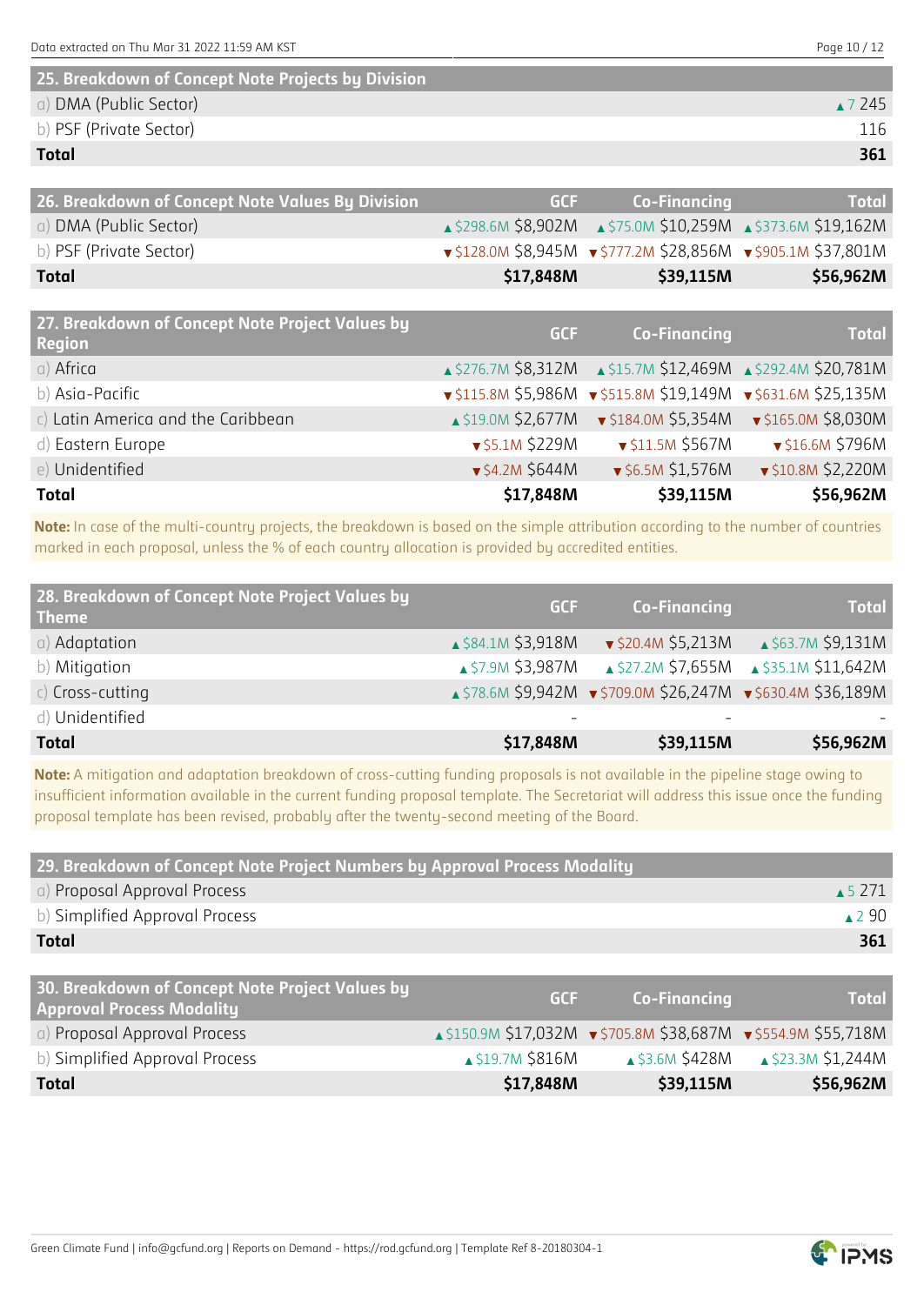**31. Breakdown of Concept Note Project Numbers by RFP**

| <b>SL. DIEGKOOWN OF CONCEPT NOTE PROJECT NUMBERS BY KFP</b> |                       |
|-------------------------------------------------------------|-----------------------|
| a) MSME                                                     |                       |
| b) EDA                                                      | $\blacktriangle$ 1 10 |
| $c)$ MFS                                                    | 18                    |
| d) REDD+ RBP                                                | $\blacktriangle$ 14   |

| 32. Breakdown of Concept Note Project Values by RFP |          | <b>GCF</b> Co-Financing | <b>Total</b>                                                           |
|-----------------------------------------------------|----------|-------------------------|------------------------------------------------------------------------|
| a) MSME                                             |          |                         | $\sqrt{54.7M}$ \$649M $\sqrt{56.8M}$ \$2,583M $\sqrt{511.5M}$ \$3,231M |
| b) EDA                                              |          |                         | ▲ \$20.0M \$193M <b>4 \$13.2M \$28M 4 \$33.2M \$221M</b>               |
| $c)$ MFS                                            | \$2,040M | \$5,919M                | \$7,958M                                                               |
| d) REDD+ RBP                                        | \$0M     | \$0M                    | \$0M                                                                   |
| <b>Total</b>                                        | \$2,881M | \$8,530M                | \$11,411M                                                              |

```
33. Breakdown of Concept Note Numbers by Stage
a) Stage 3: Concept Note \blacksquare 7 361
```
**34. Breakdown of Concept Note Values by Stage GCF Co-Financing Total** a) Stage 3: Concept Note \$170.6M \$17,848M \$702.2M \$39,115M \$5531.6M \$56,962M **Total \$17,848M \$39,115M \$56,962M 35. Breakdown of Concept Note Values by Financial Instruments GCF Co-Financing Total** a) Loans  $\overline{18}$  bases  $\overline{19}$  and  $\overline{19}$  and  $\overline{19}$  and  $\overline{19}$  and  $\overline{19}$  and  $\overline{19}$  and  $\overline{19}$  and  $\overline{19}$  and  $\overline{19}$  and  $\overline{19}$  and  $\overline{19}$  and  $\overline{19}$  and  $\overline{19}$  and  $\overline{19}$  and b) Equity  $\sqrt{5152.7M}$  \$2,652M  $\sqrt{5864.6M}$  \$8,039M  $\sqrt{51017.2M}$  \$10,691M c) Guarantees  $\Box$  S14.9M \$592M  $\Box$  \$5.2M \$348M  $\Box$  \$9.7M \$940M d) Grants **121.3M \$7,794M**  $\bullet$  \$31.3M \$2,033M  $\bullet$  \$90.0M \$9,826M e) Results-Based Payment \$9M \$0M \$9M f) In-kind - \$5.0M \$397M \$5.0M \$397M g) Undefined ▲ \$87.8M \$8,664M \$95.2M \$953M **4 \$93.1M \$7,711M** \$87.8M \$8,664M **Total \$17,848M \$39,115M \$56,962M**